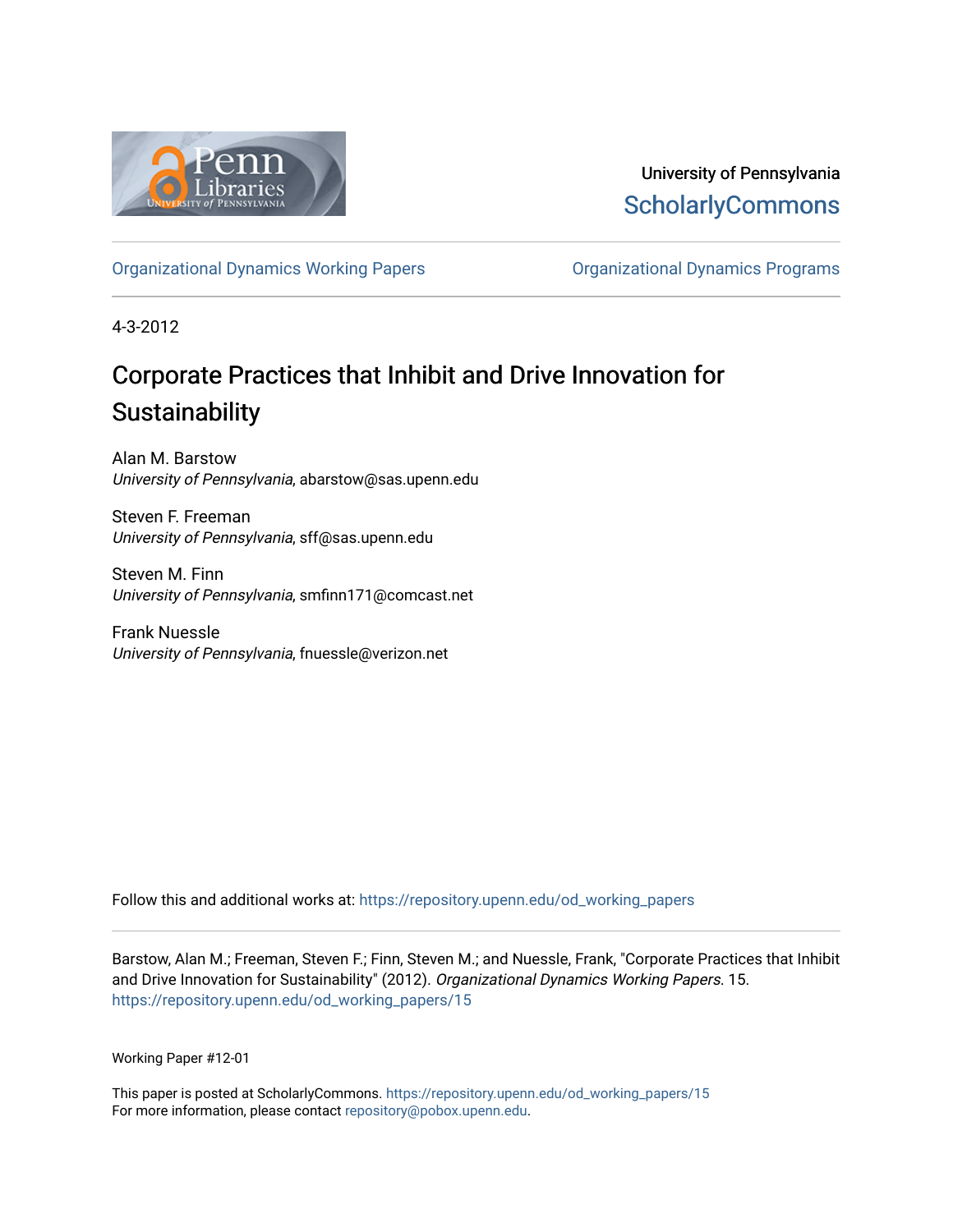### Corporate Practices that Inhibit and Drive Innovation for Sustainability

#### Abstract

Proposal to the Eastern Academy of Management to conduct a discussion symposium regarding a systematic review of the body of research on innovation for sustainable business.

#### Keywords

sustainable business, innovation, sustainability

#### **Comments**

Working Paper #12-01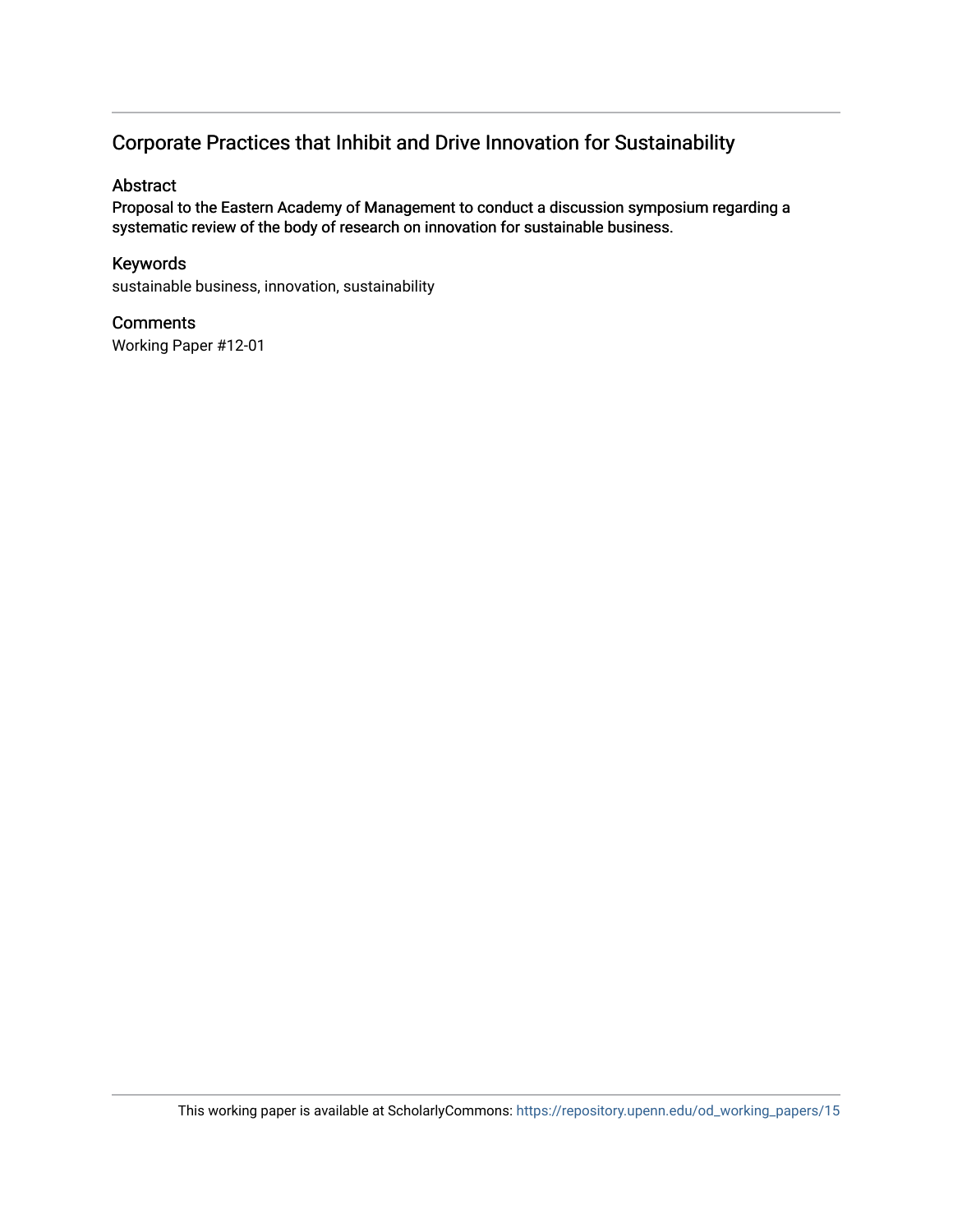

**Proposal to the Eastern Academy of Management to conduct a discussion symposium regarding a systematic review of the body of research on innovation for sustainable business**

# **Corporate Practices that Inhibit and Drive Innovation for Sustainability**

**Alan M. Barstow, Steven F. Freeman, Steven M. Finn and Frank Nuessle April 3, 2012**

# **Background**

We at the Organizational Dynamics Program at the University of Pennsylvania are engaged in a project on innovation for sustainability. The first phase of our research involves a comprehensive review of the existing body of research on innovation for sustainability. We are also planning to embark on a second phase of field research to document successful innovation for sustainable development.

We recently submitted a proposal to the Network for Business Sustainability (NBS) in response to a Call for Papers to conduct a *systematic review* (see Appendix A for references on systematic reviews) on "best practices" on innovation for sustainability. Such a review, while desirable, is a challenge for several reasons, including the sheer volume of material and the flaws inherent in a best practices approach. Those challenges are detailed below.

We seek a forum to discuss our research on innovation for sustainability at EAM's upcoming conference on the implications of technology for today's managers. We believe a symposium at the conference will educate participants on a critically important aspect of innovation for today's organizations – that of sustainability and sustainable technology. We also believe that the discussion sessions that we propose at the end of this document will help advance our research on this topic.

Before discussing the structure of the symposium, we first consider the challenges to conducting a *systematic review* of the literature, the general challenge of innovating for sustainability in the workplace, and some of the benefits of a systemic approach to the research. We conclude with our goals for a symposium on innovation for sustainability at the EAM conference, with details on the format of the discussion, the questions to be considered, anticipated time frames, and the potential for conference participants to contribute to the discussion.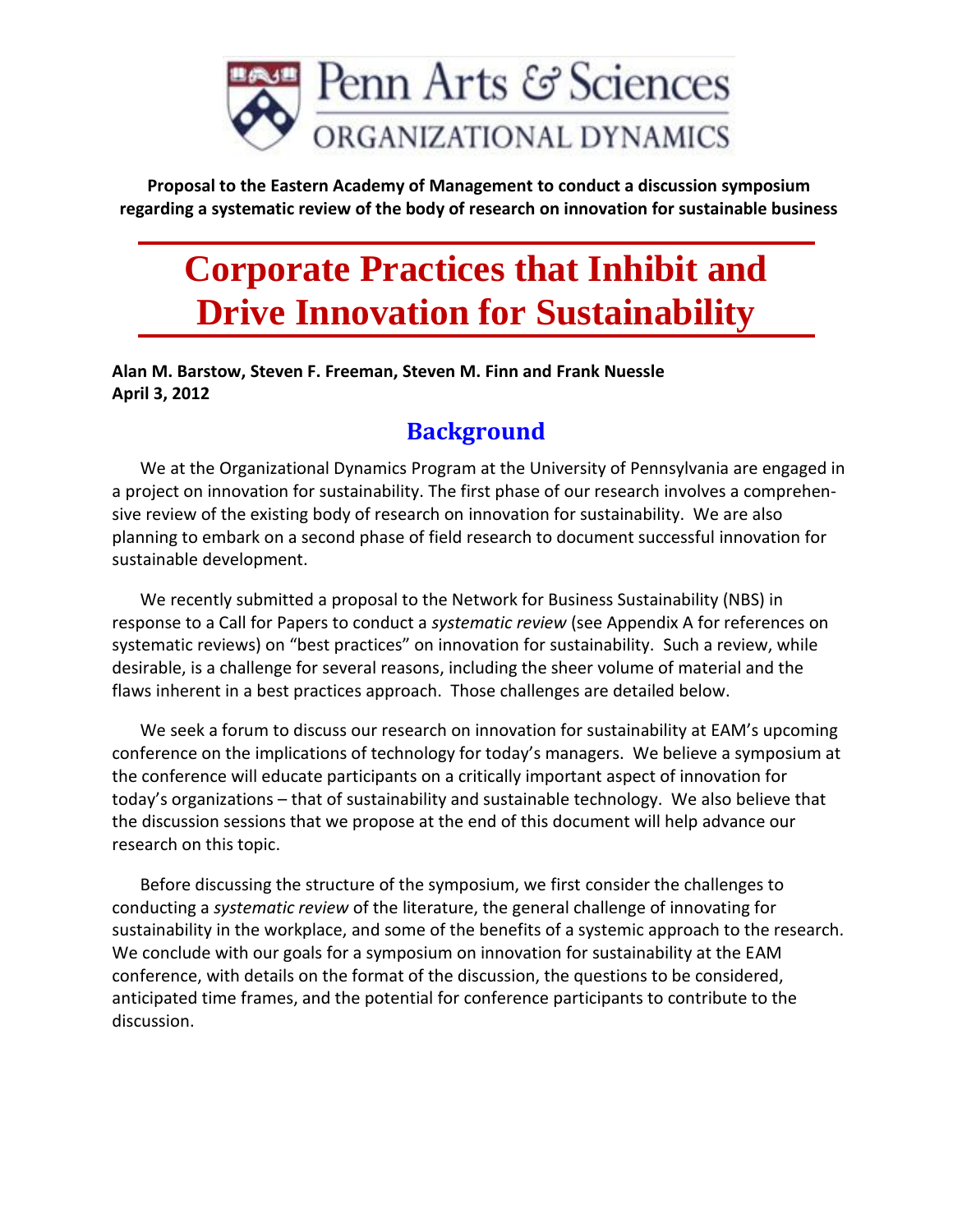### **The challenge of conducting a systematic review on innovation for sustainability and the problem with a "best practices" focus**

A Google Scholar search of *innovation* and *sustainability* identifies 400,000 works; adding review as a search requirement only narrows that to 181,000. Of course, much of these are tangential to our topic, but still they need to be filtered, and this before even considering synonymous terms, related topics or key works on innovation or sustainability that do not explicitly consider the correlate. To say nothing of pre-published work, or non-scholastic, professional insights that constitutes an integral part of a systematic review.

How then do we gain a handle on the material? The Network for Business Sustainability suggests a search for Best Practices, but we see several major problems with such a focus.

#### Best Practice Problem **#1: a skewed literature**

Published accounts inevitably over-report "findings" and underreport "non-findings." A single successful initiative may generate an extensively cited laudatory report while hundreds of similar – but unsuccessful – initiatives will likely go unheralded. For every firm audaciously profiting by refusing to accept "the tyranny of the OR"  $\left[11\right]^{1}$ , how many silently decline for lack of decisiveness in accepting difficult choices?

#### Best Practice Problem **#2: faulty methodologies**

 $\overline{a}$ 

Scholars investigating the predictive power of the three over-the-top best-selling best practice business books of the past decades, *Built to Last* [11], *Good to Great* [12] and *In Search of Excellence [13]*, find that the lauded firms did not, going forward, outperform by any metrics [14, 15]. Not surprising, given two serious (though common) methodological flaws.

- A. the *halo effect,* i.e., attributing causality to independent variables such as strategy, corporate culture, or "leadership" based on ex-post ad-hoc rationalizations [16] '
- B. *Sampling on the dependent variable*, i.e., ignoring selection bias. In the real, physical world these mistakes can be catastrophic. In essence, this was the error that led to NASA's fatally flawed Challenger launch.<sup>3</sup>

<sup>1</sup> Collins and Porris "six-year study of the world's most successful and enduring firms" is widely accepted as a seminal popular book on best practices for both innovation and a kind of sustainability. The authors claim that their identified "Visionary Organizations" refuse to accept "the tyranny of the OR" e.g., a refusal to accept stability or progress; trade-offs between making money and quality or making money and doing good. They strive for both. Similarly, the authors claim such organizations refuse to be constrained by apparent limitations; rather they adopt "Big, hairy audacious goals," i.e., make bold commitments that grab people in the gut.

 $^2$  The halo effect: When a company's financial or operating performance is strong, managers, consultants, journalists, and management professors tend to rate strategy, culture, and leadership highly, while rating the same strategies, cultures, and leadership poorly when a company's performance is weak. [16]

<sup>3</sup> For further explanation of *sampling on the dependent variable* and an example of the potential pitfalls – or catastrophes – that can result, see Freeman lecture notes on The Challenger Disaster, [http://cpor.org/lecture\\_notes/CarterRacing,ChallengerLectureNotes.pdf](http://cpor.org/lecture_notes/CarterRacing,ChallengerLectureNotes.pdf)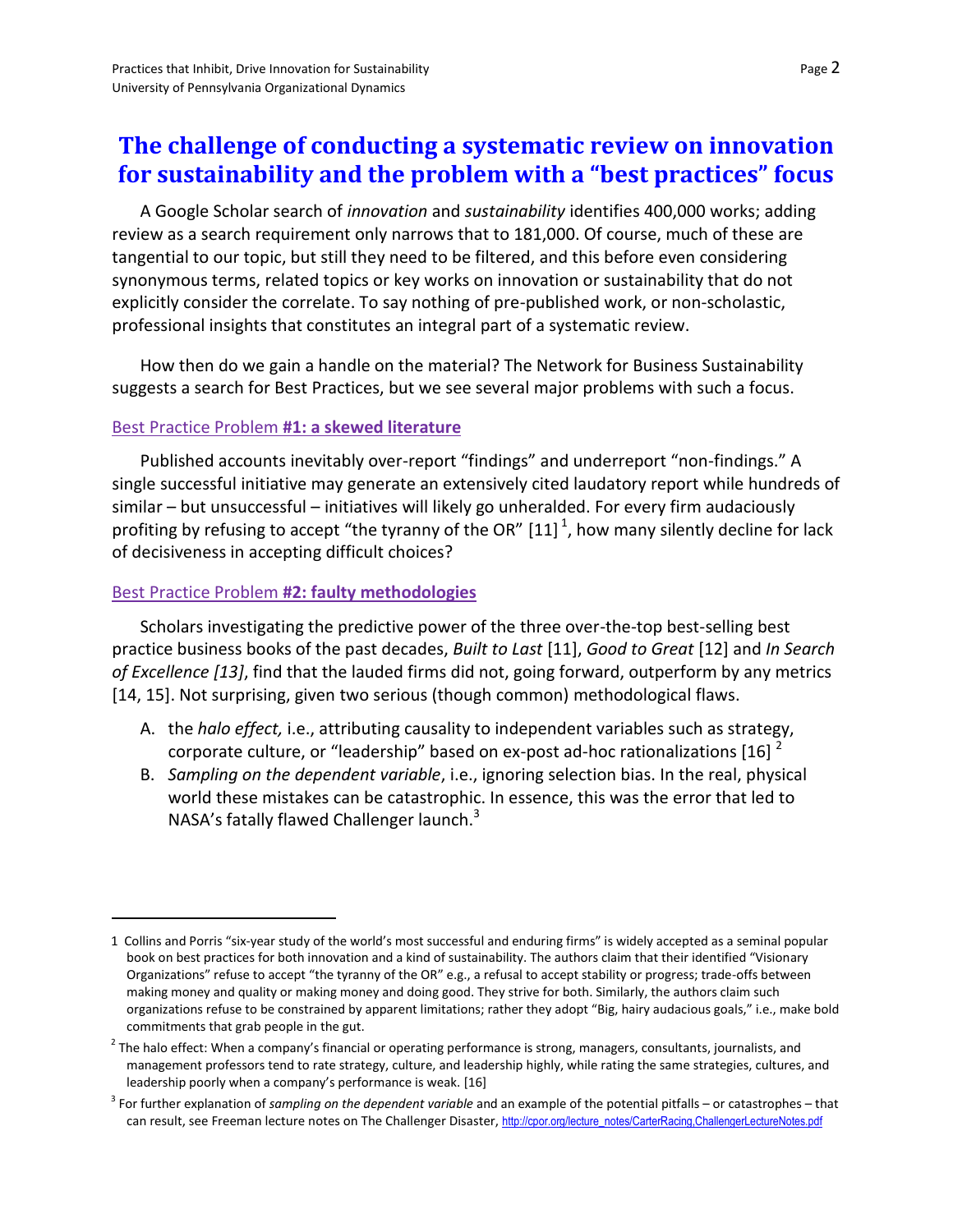$\overline{a}$ 

#### Best Practice Problem **#3: biasing promotional incentives**

Because innovation and sustainability are such hot topics, common distortions are magnified. Organizations, consultants and scholars alike have strong incentives to appear to be – and able to advise others on how to become - innovative/sustainable.

#### Best Practice Problem **#4: anti-systemic, anti-organic**

Thinking systemically implies thinking about whole systems rather than substitutable parts. Ferrari engines may well be in some way the world's "best," yet installing one in a Volvo is certainly sub-optimal and installing one in a Hyundai will likely make it inoperable. [17, 18] One company's best practice is not only unlikely to work equivalently well in another; it can destroy it. Conversely, practices or people rejected as worthless in one setting may be valued in another; for example, Specialisterne's success in employing autistics as highly specialized software testers. [19] No doubt many firms do benefit from HR "best practices" involving extensive social interaction<sup>4</sup>, but Specialisterne was able to find success, and its autistic workers an unexpectedly satisfying employment situation, precisely because they *ignored* HR conventions. Every organization and situation is unique, so no cookie-cutter solution can be optimal. The innovative ideal may even be entirely contrarian.

Searching for best practices regarding innovation is particularly -- and ironically -- misguided. Innovation can be broadly categorized as incremental or radical (evolutionary or revolutionary), but either way mimicry is antithetical to the process. Incremental innovation is a quintessentially systemic process, occurring as those who perform tasks reason about and experiment with alternatives. Adopted "best practices" interrupt this organic process of workers thinking about what they do in the context of how it's done, and finding improvements through organic experimentation. Radical innovation occurs when altogether new approaches are conceived. Almost by definition, adopting a best practice obstructs radical innovation. Adopting practices already established elsewhere preempts even the possibility of a new, organic innovation. [20]

### **The general challenge of innovating for sustainable business**

Innovation and sustainability both represent extraordinary challenges for established organizations.

With roots in the 19th century<sup>5</sup> military corps and 20th century mass production [1], modern organizations are literally designed to stamp out creativity. The 19th century army was designed to direct instruction downward, with the task of those below being not to reason why but rather to do and/or die. This all works well enough (at least for those at the top), when in fact they know best what ought to be done. Alas, successful innovations tend to occur almost exclusively

<sup>&</sup>lt;sup>4</sup> For example: Mariano Corso, Andrea Giacobbe, Antonella Martini, (2009) "Designing and managing business communities of practice", Journal of Knowledge Management, Vol. 13 Iss: 3, pp.73 - 89

<sup>&</sup>lt;sup>5</sup> For more on the military model and the European armies that were the first truly large, modern organizations, see Christopher Bassford, *Clausewitz in English: The Reception of Clausewitz in Britain and America.* (New York: Oxford U. Press, 1994). Revised and abridged, *Clausewitz and his Works* (2008): <http://www.clausewitz.com/readings/Bassford/Cworks/Works.htm>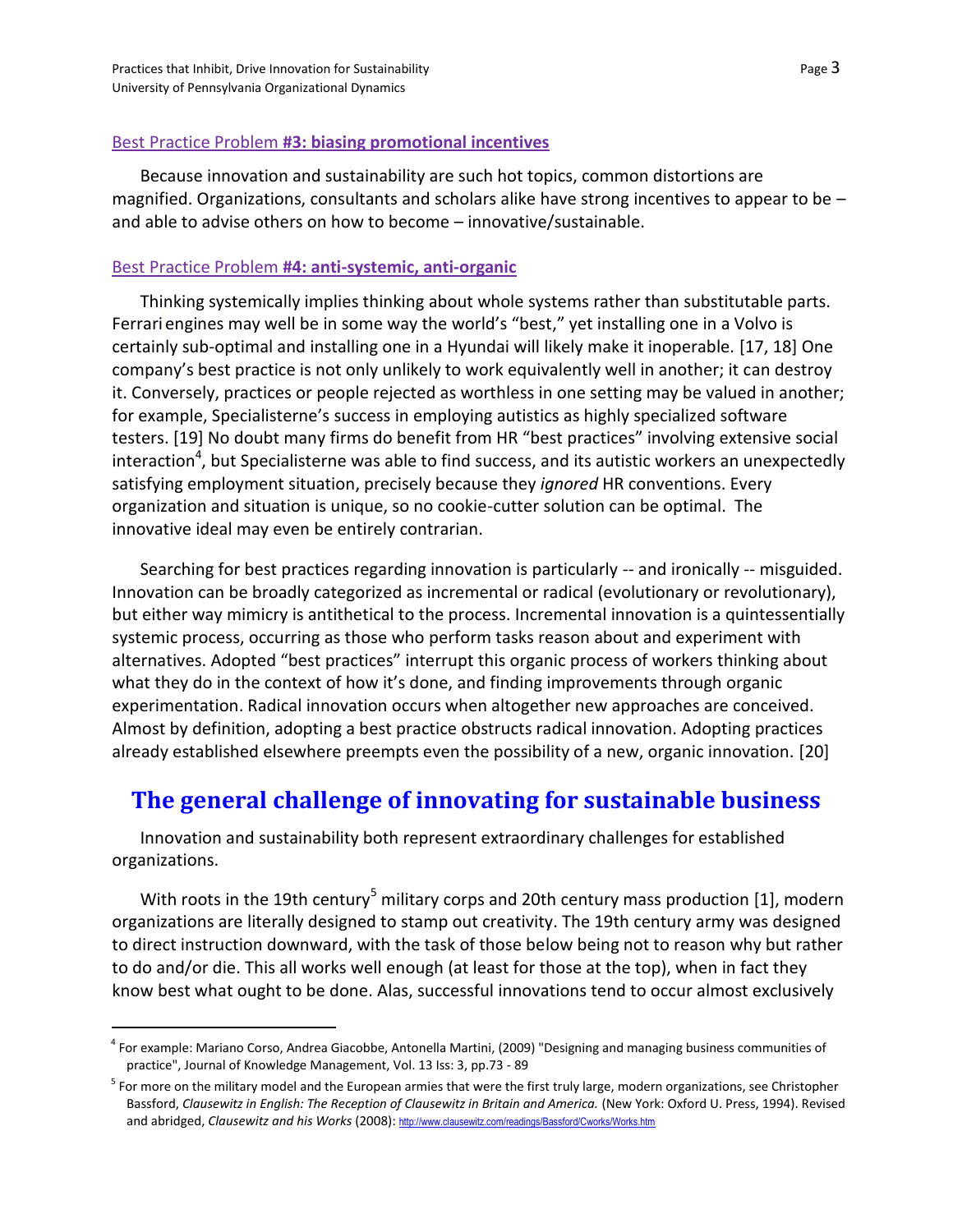at the lower levels where tasks are actually performed. The mass production factory achieved its extraordinary competitive advantage over the craft producers it replaced by standardizing parts and processes, enabling easy substitution of parts, people and programs. But standardization means stamping out deviation, a *sine qua non* of innovation. To innovate, organizations must do things almost inherently against their nature.

In some ways, sustainability is yet more antithetical to modern business than innovation. Modern organizations may not innovate well, but they don't question its value<sup>6</sup>, and even the most staid, rigidified enterprise has a founding story rooted in innovation. In contrast, executives view sustainability, whether used in an economic or environmental sense with circumspection. The first commandment of the modern public corporation is growth. Firms that cannot continually increase earnings cannot maintain investor support. Even a manager that secures highly sustainable profitability for the foreseeable future will nevertheless find his own position unsustainable if those profitability projections are flat rather than rising. The second commandment is the bottom line, to wit the long-standing, institutionalized corporate game of privatizing gains and collectivizing costs. A green-minded U.S. manager who chafes at this formula and foregoes even a penny of profit for the sake of environmental concerns is in violation of his legal fiduciary duty. A shareholder would be well within her rights to demand he be relieved of his responsibilities, and she'll find support from a vigorous movement for "better corporate governance." [3]

### **Parallel challenges in undertaking and understanding**

We've delineated challenges in organizational innovation and business sustainability efforts because they actually parallel the research challenge. A systems approach suggests a parallel explanation of the challenges of both embarking on innovation for sustainability and studying it.

Change initiatives usually fail -- at every level: organization, department, individual, national. [4] The overwhelming proportion of organizational change initiatives are unsuccessful, and this is true even when we're talking about changes much more aligned with core organizational capabilities and values than innovation or sustainability ever can hope for. [5-7]

A broad explanation for unsuccessful change initiatives and un-illuminating research on organizational change is failure to account for system dynamics – an understanding of living systems as homeostatic, that they (we) tend to a quasi-stationary equilibrium achieved by a balance of forces. [8] A change in any force or group of forces will move the equilibrium, and these are in operation all the time, but homeostatic systems resist change – to try to maintain their integrity. So new forces are met with (usually hidden) counter-forces. To intentionally change the equilibrium of a dynamic system, one must understand the forces acting on it.

Forces motivating the sustainability movement are increasingly manifest. We can't help but see news of environmental degradation around the world, and see it directly in our own neighborhoods. Most people at some level fundamentally understand, for example, that an

 $\overline{a}$ 

<sup>6</sup> Ranked #1 problem by University of Michigan Ross School of Business Executive education students [2].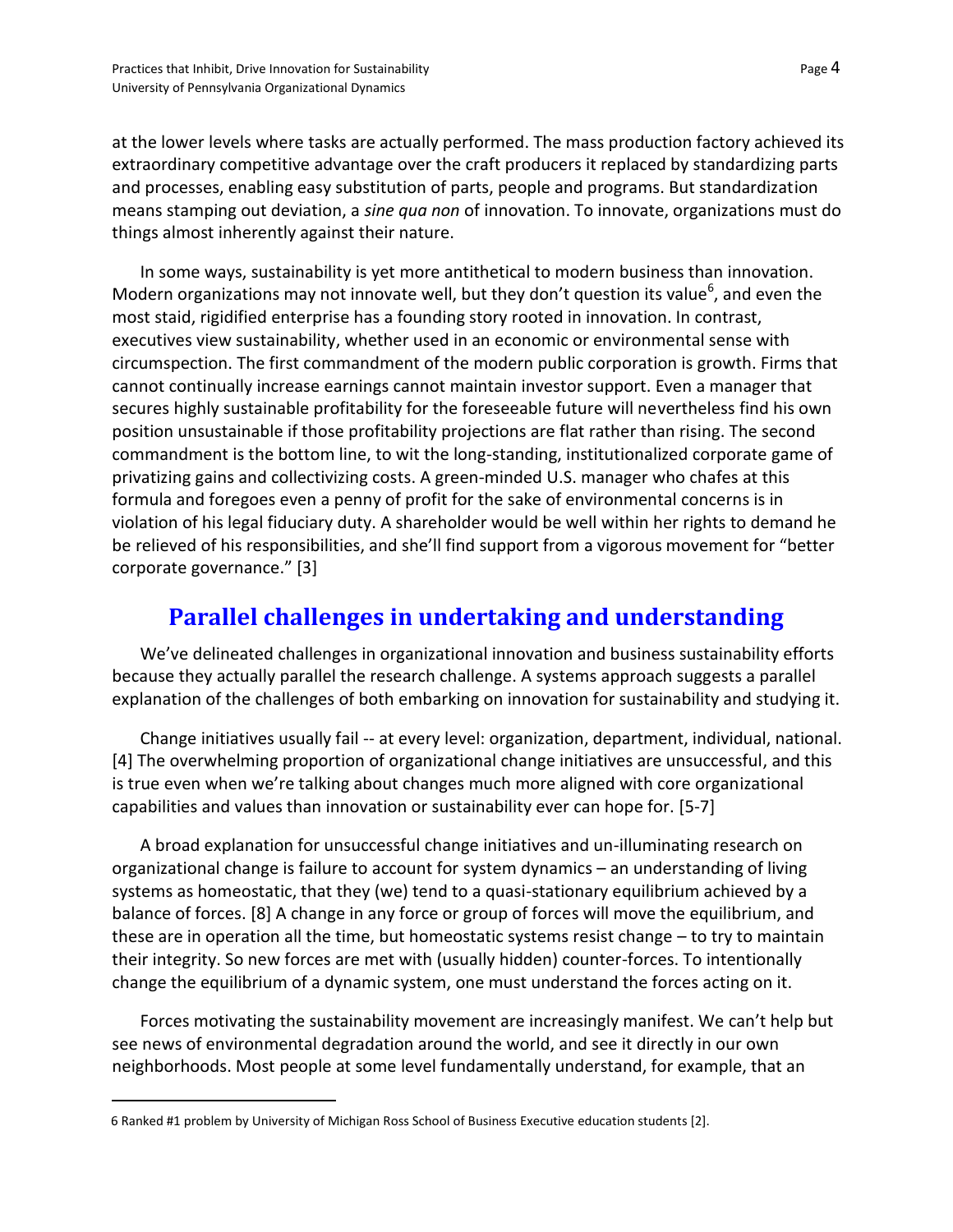ever-increasing dependence on fossil fuel leads to global warming, increased air and water contamination, and the search for ever riskier, more damaging sources of energy.

A would-be change-agent has two broad strategic options: (1) add or enhance driving forces, or (2) remove or reduce restraining forces.[9] The vast majority of change initiatives and studies of change initiatives invoke *option 1*; many seem never to even consider *option 2*. Applying force is the more natural choice because it can flow directly from an executive. It is easier to study such applications because they are more visible. But pressure usually generates counterpressure. For example, in recent years, as environmentalists, scientists and public-spirited people of all stripes make increasingly dire pleas; correspondingly shrill pronouncements of global warming as a hoax increasingly confuse the U.S. public, and scare legislatures into relegating environmental issues to the bottom of the priority bin.[10]

The alternative of removing or reducing restraining forces is time consuming and not directly under anyone's direct control. Nevertheless, this strategy can be effective, and regardless, it helps *reduce the overall level of tension in a system.* Restraining forces are likewise far more difficult to identify and study. Often they are covert, and often just potential. But studies that do in fact identify these forces are likely the key to understanding when and how innovation for sustainability is successful and when how and why it stumbles, what are the leverage points and vulnerabilities.

## **A Systemic Approach**

Including negative search terms such as "barriers," "failure," "restraining," or "tension" does in fact seem to generate articles with thoughtful observation and insights, especially among the non-scholarly literature, e.g. references. [21-24, 25 ] Another possibility is to look for what we might call "meta-practices" that incorporate systemic insights within their framework.

We may also begin with questions such as:

- Can we discern organizational conditions, contexts and agents that enable effective processes of innovation and change for sustainability?
- Can we identify organizational climates and cultures that allow innovation and change processes toward sustainability to emerge and agents to be effective?

As a step in the learning process, we believe that we can gain much from an exchange of ideas with the EAM conference participants as set forth below.

We take a systemic approach in order to avoid the pitfall of focusing on "best practices." That is to say, we do not want to identify successful traits, techniques or solutions and advocate that they be installed as replacement parts in other organizational settings. Our approach is more about enabling organizations to "discover what to do" than "decide or choose what to do." We will take a Complex Adaptive Systems (CAS) approach to this exploration of innovation for sustainability. [26] Innovation for sustainability will be examined as emergent, self-organizing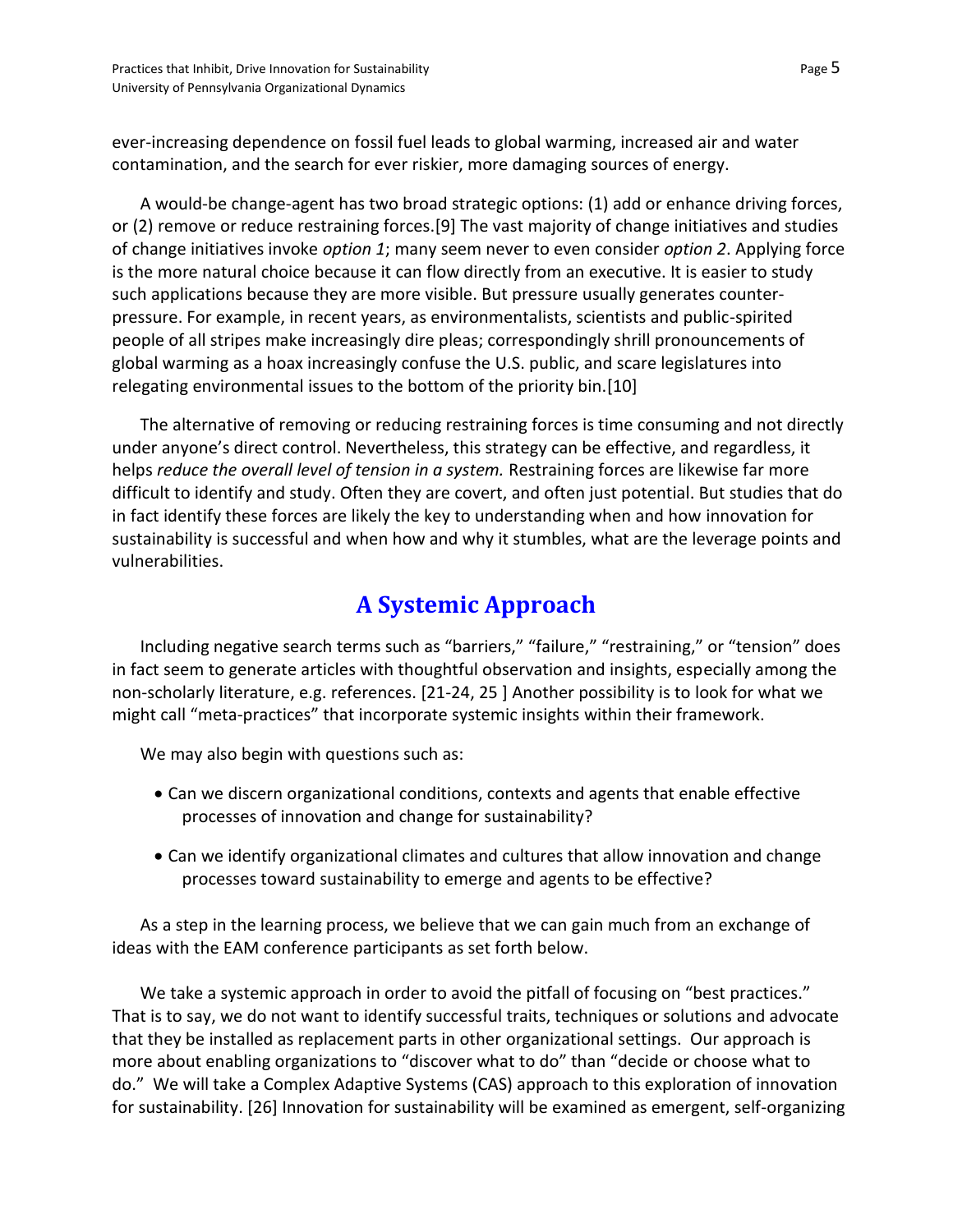#### phenomena.

We hypothesize: If organizations effectively create *containers* and hold space where *differences* of thinking among agents and organizational stakeholders are expressed and exchanged, then significant *transformations* (breakthroughs/innovations) are enabled and can occur.

### **Discussion Symposium: Goals and Activity**

Our goals in the discussion symposium at the EAM conference include:

- Explaining our research on innovation for sustainability and its importance
- Engaging participants in discussion of innovation for sustainability
- Learning from the information exchange to advance our research
- Getting this group of academics and business leaders thinking about innovating for sustainability and how myriad conditions in the workplace, including technology, might promote or inhibit such innovation

#### Activities and Structure:

We propose a 90-minute panel discussion with conference attendees as follows:

- Innovation overview ideas associated with enabling innovation cultures, and the "story" (or stories) of an innovation journey in sustainability (30 minutes)
- Breakout sessions to explore key questions in innovation by drawing on the experience and expertise of attendees (30 minutes)
- A wrap-up session in which we reconvene all participants, explore critical themes in innovation for sustainability, summarize the takeaways, and chart a path forward for our research (30 minutes)

In the preliminary session, two of our team members will provide an overview of our research on innovation for sustainability – including Complex Adaptive Systems (CAS) concepts regarding innovation. This session will also frame a challenge. We will discuss the merits of a structured process to innovation, while also introducing the antithetical nature of implementing a *process* for innovation – as processes by nature are designed to limit change. We will use the actual story of an innovation journey in sustainability to help lay the groundwork for the breakout sessions.

We will then facilitate breakout sessions in which we split the participants to focus on any of several distinct discussion questions depending on the number of attendees and their specific interests. These will include: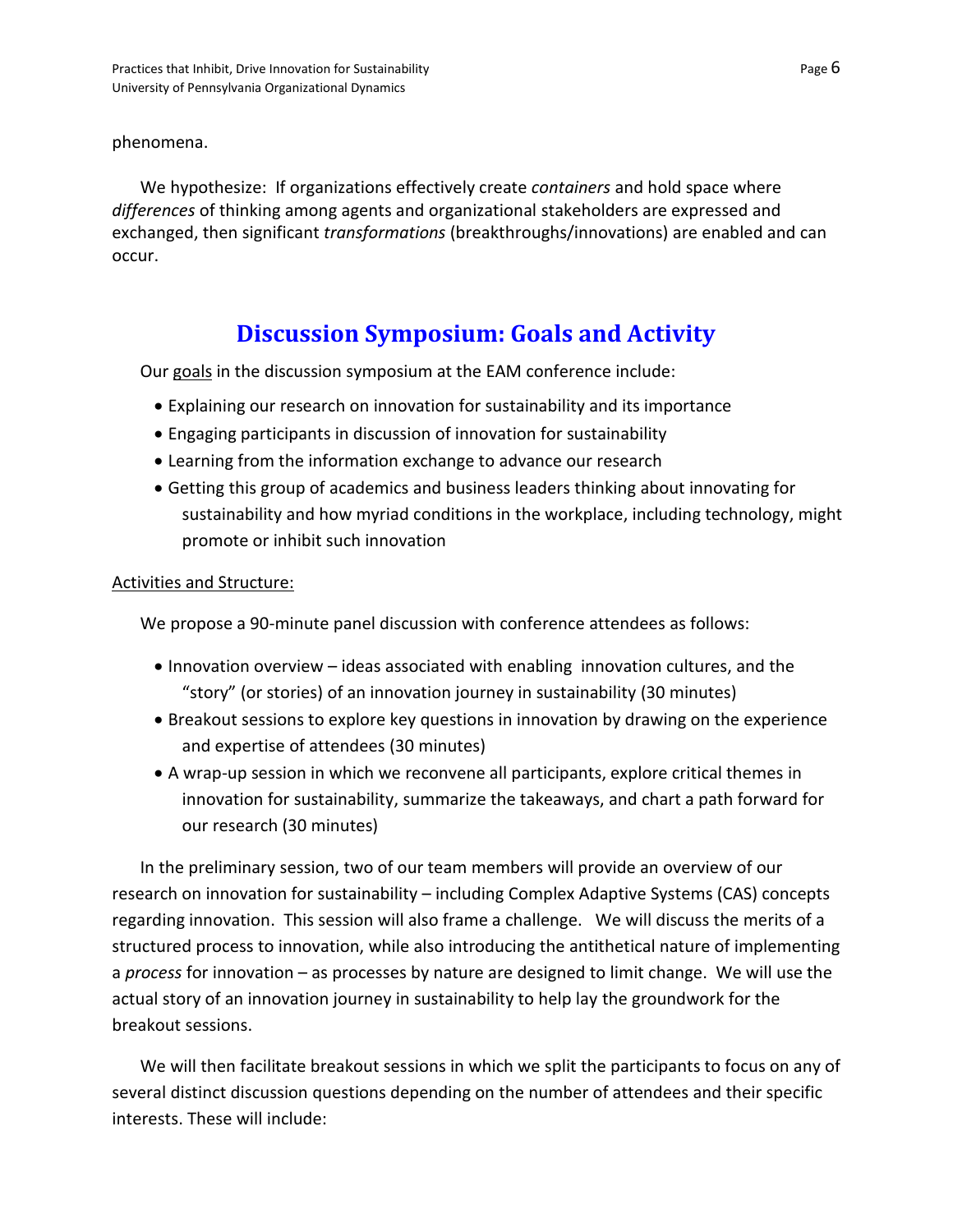- What elements of organizational culture tend to enable, or inhibit, general business innovation?
- What are the additional challenges associated with innovating for sustainability?
- How can we embed innovation for sustainability in organizational cultures so that it remains rather than fading away?

We will conclude with a third session bringing the groups together to share the results of their discussions. Drawing on participants' experiences, we will discuss the challenges of innovation and the additional challenges of innovating for sustainability – which we view as a "game-changer" for today's organizations. We will touch on concepts such as incremental versus radical change, managing failure, minimizing constraints to innovation, and the merits and challenges of a systemic approach. We will capture data on enablers and inhibitors of innovation with a focus on developing ideas on how to let innovation for sustainability *emerge* in organizations, and how best to learn from the journey.

We believe that this discussion process will build upon the main theme of the Conference, that of how technological innovation impacts today's managers, and prompt participants to think more broadly about how to innovate to drive sustainability in organizations – which is arguably one of the most pressing issues of our time.

### **The University of Pennsylvania Organizational Dynamics Program**

The mission of Organizational Dynamics is to create and deliver multi-disciplinary and integrated education to enable our working students to be more effective leaders and sources of sustainable development and creativity in their professional pursuits.

Through exchanges and critical evaluation of theory and practice, our students and faculty enhance their competencies and creativity thereby increasing personal and professional value, effectiveness and satisfaction. Organizations, as sponsors of many of our students, also benefit from the practical application of the program. Through supervised coursework and collaborative projects, students deliver opportunities to have their organizations' challenges better understood, properly framed and efficiently addressed. Organizational Dynamics is committed to being a strategic educational contributor that enables individuals, groups and organizations to more effectively navigate an increasingly complex, rapidly changing and culturally diverse world.

### **Appendix A: Articles on Systematic Reviews (or related topics)**

\*Briner, Rob & David Denyer. 2010. "Systematic Review and Evidence Synthesis as a Practice and Scholarship Tool." Chapter in Denise Rousseau (Ed.) *Handbook of Evidence-Based Management: Companies, Classrooms, and Research*. Oxford University Press. Retrieved November 11, 2011 from <http://www.cebma.org/wp-content/uploads/> Briner-Denyer-Systematic-Review-Evidence-Synthesis.pdf.

Campbell Collaboration. 2010. Retrieved November 11, 2011 from www.campbellcollaboration.org.

Denyer, David, and David Tranfield. 2006. "Using qualitative research synthesis to build an actionable knowledge base." Management Science. 44(2): 213-227.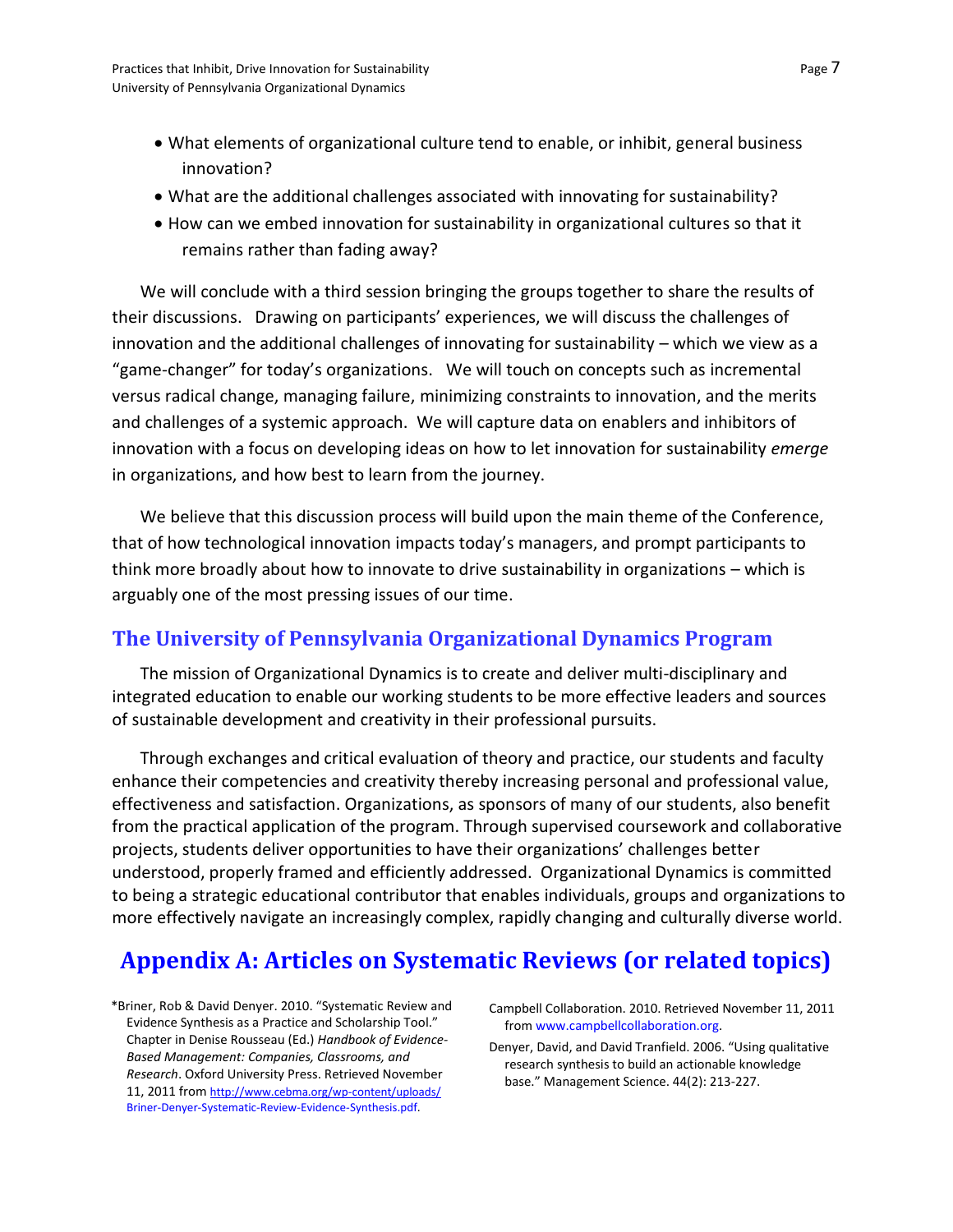Higgins, Julian and Sally Green. (Eds). 2009. Cochrane Handbook for Systematic Reviews of Interventions Version 5.0.2 Retrieved Sept 22, 2010 www.cochrane-handbook.org.

LePine, Jeffrey A. & Adelaide Wilcox-King. 2010. "Editors' Comments: Developing Novel Theoretical Insight from Reviews of Existing Theory and Research." Academy of Management Review. 35(4): 506-509.

Mulrow, C.D. 1994. Rationale for systematic reviews. British Medical Journal. 309: 597–599.

- Petticrew, Mark & Helen Roberts. 2006. Systematic Reviews in the Social Sciences. Blackwell Publishing.
- Tranfield, D., D. Denyer and P. Smart. 2003. "Towards a Methodology for Developing Evidence-Informed Management Knowledge by Means of Systematic Review." British Journal of Management. 14(3): 208.
- Tranfield, D., D. Denyer, and J. Marcos. "Co-producing management knowledge." Management Science. 42(3/4): 375-386.

**Actual Systematic Reviews** 

### **References**

- 1. Perrow, Charles (2002) Organizing America: Wealth, Power, and the Origins of Corporate Capitalism (Princeton University Press)
- 2. Prahalad, CK and MS Krishnan (2008) The new age of innovation (McGraw-Hill)
- 3. Karnani, A. (2010) "The case against corporate social responsibility" Wall Street Journal. 23: p. 1-5
- 4. Schein, E. H. (1987) The clinical perspective in fieldwork. Qualitative Research Methods Series. Vol. 5 (Sage)
- 5. Kotter, J.P. (1995) Leading change: Why transformation efforts fail. Vol. 73 (Harvard Business School Publ)
- 6. Kotter, J.P. and L.A. Schlesinger (2008) "Choosing strategies for change" Harvard business review. 86(7/8): p. 130
- 7. Beinhocker, E.D. (2007) The origin of wealth: Evolution, complexity, and the radical remaking of economics (Century)
- 8. Lewin, Kurt (1952) Group Decision and Social Change. Reading and Social Psychology. New York: Holt, NY
- 9. Schein, E. H. (2010) Organizational Culture and Leadership. 4th Edition (Jossey-Bass Publishers)
- 10. Pielke, Roger A. (2010) The climate fix: what scientists and politicians won't tell you about global warming (Basic Books)
- 11. Porras, J.I. and J.C. Collins (1994) Built to last: Successful habits of visionary companies (HarperBusiness)
- 12. Collins, J.C. (2001) Good to great: Why some companies make the leap--and others don't (HarperBusiness)
- 13. Peters, T.J. and R.H. Waterman (1984) In search of excellence: lessons from America's best-run companies (Warner Books)
- Adams, Richard, John Bessant & Robert Phelps. 2006. "Innovation management measurement: A review." *International Journal of Management Reviews*. 8(1): 21-47.
- Joyce, K., R. Pabayo, J.A. Critchley & C. Bambara. 2010. "Flexible working conditions and their effects on employee health and wellbeing." *Cochrane Database of Systematic Reviews*. ISSN 1464-780X.
- Karjalainen, Katri, Katariina, Kemppainen & Erik van Raaij. 2009. "Non-compliant work behaviour in purchasing: An exploration of reasons behind maverick buying." *Journal of Business Ethics*. 85(2): 245-261.
- Pittaway, L., M. Robertson, K. Munir, D. Denyer, A. Neely. 2004. "Networking and Innovation: a systematic review of the evidence." International Journal of Management Reviews. 5-6(3-4): 137-168.
- Walker, Kent. 2010. "A systematic review of the corporate reputation literature: Definition, measurement, and theory." *Corporate Reputation Review*. 12: 357-387
- 14. Resnick, B.G. and T.L. Smunt (2008) "From Good to Great (review)" The Academy of Management Perspectives. 22(4): p. 6-12
- 15. Niendorf, B. and K. Beck (2008) "Good to Great, or just good?" The Academy of Management Perspectives. 22(4): p. 13-20
- 16. Rosenzweig, P. (2009) The Halo Effect:...and the Eight Other Business Delusions That Deceive Managers (Free Press[\) http://www.the-halo-effect.com/](http://www.the-halo-effect.com/)
- 17. Ackoff, R.L. (1994) "Systems thinking and thinking systems" System Dynamics Review. 10(2): p. 175-188
- 18. Ackoff, R. (1970) "A concept of corporate planning" Long Range Planning. 3(1): p. 2-8
- 19. Wareham, J. and T. Sonne (2008) "Harnessing the Power of Autism Spectrum Disorder (Innovations Case Narrative: Specialisterne)" Innovations: Technology, Governance, Globalization. 3(1): p. 11-27
- 20. Dougherty, Deborah and Trudy Heller (1994) "The illegitimacy of successful product innovation in large firms" Organization Science. 5(2)
- 21. Quinn, JB (1991) "Managing Innovation: Controlled Chaos in Entrepreneurship Creativity at Work" Harvard business review. 81: p. 94
- 22. Kanter, R.M. (2006) "Innovation: the classic traps" Harvard business review. 84(11): p. 72
- 23. Loewe, P. and J. Dominiquini (2006) "Overcoming the barriers to effective innovation" Strategy & leadership. 34(1): p. 24-31
- 24. Pontiskoski, E. and K. Asakawa (2009) "Overcoming barriers to open innovation at Apple, Nintendo and Nokia" World Academy of Science, Engineering and Technology. 53: p. 372-377